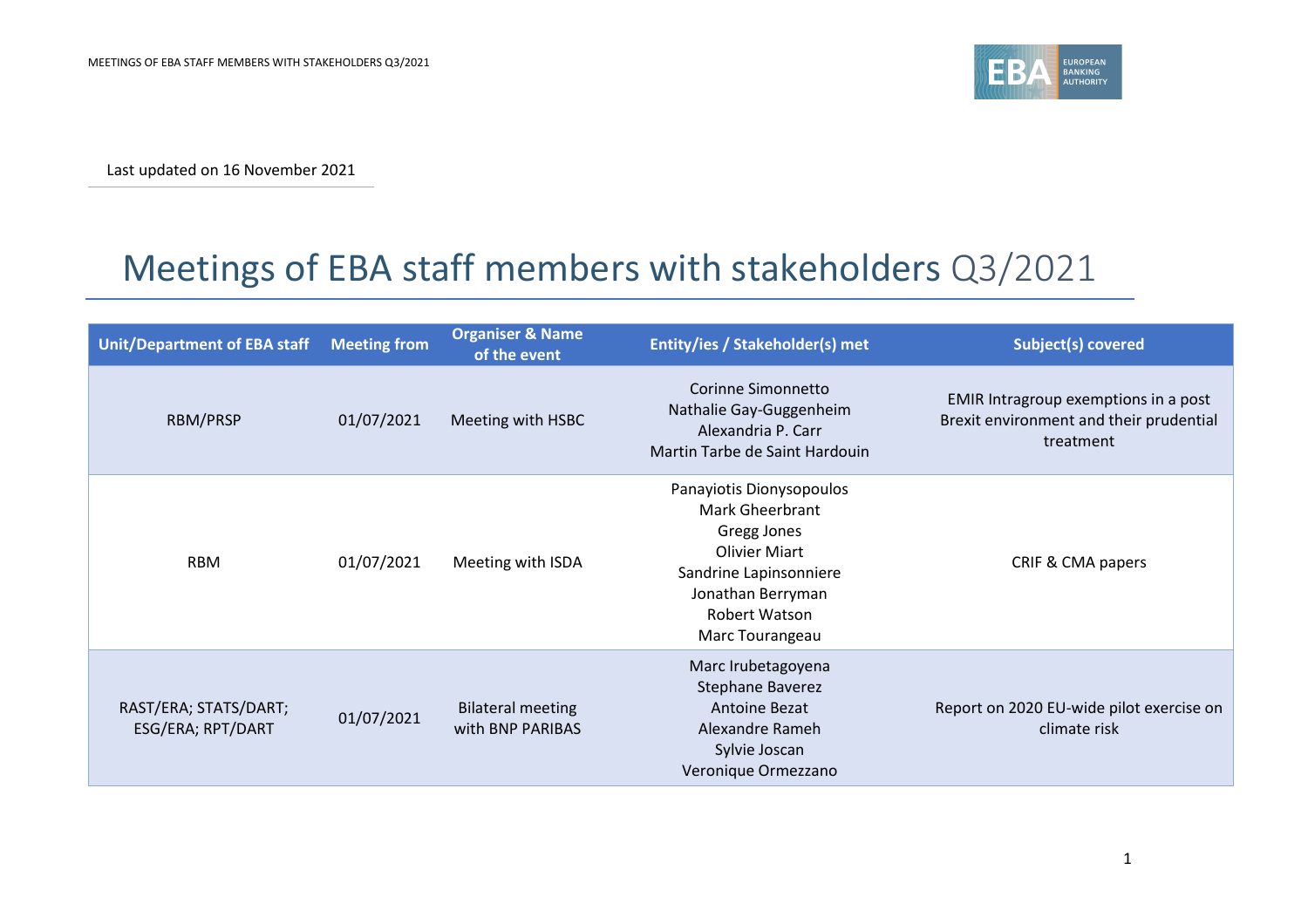

| RAST/ERA; STATS/DART;<br>ESG/ERA; RPT/DART | 01/07/2021 | <b>Bilateral meeting</b><br>with RABOBANK                                   | <b>Guusje Delsing</b><br>Frank van Bergem<br>Inge Bookholt<br>Ronald van der Kleij<br>Stephan van Kleef<br>Daniel Poolen<br>Marieke Bonekamp<br>Reintje Maasdam | Report on 2020 EU-wide pilot exercise on<br>climate risk                                                                                       |
|--------------------------------------------|------------|-----------------------------------------------------------------------------|-----------------------------------------------------------------------------------------------------------------------------------------------------------------|------------------------------------------------------------------------------------------------------------------------------------------------|
| RAST/ERA; STATS/DART;<br>ESG/ERA; RPT/DART | 01/07/2021 | <b>Bilateral meeting</b><br>with RB Interna-<br>tional                      | Liana Abraham<br>Elena Filipidescu<br>Michaela Aichberger-Migl<br>Sara Lambing<br><b>Florian Kinast</b><br>Manuela Florentina Hurmuz<br>Sarah Bauer             | Report on 2020 EU-wide pilot exercise on<br>climate risk                                                                                       |
| <b>SURRR</b>                               | 02/07/2021 | Meeting with<br>Deloitte UK                                                 | David Strachan<br>Maurica Cassells-Nunn<br>Alex Szmigin<br>Simon Zeital<br>Vishal Vedi                                                                          | Establishment of intermediate EU parent<br>undertakings, the requirements and<br>market developments.<br>EBA Report on Third Country Branches. |
| RAST/ERA; STATS/DART;<br>ESG/ERA; RPT/DART | 02/07/2021 | <b>Bilateral meeting</b><br>with Banque Popu-<br>laire, Caisse<br>d'Epargne | Arthur Blancpain<br><b>Emelyne Metrard</b><br><b>Delphine Bartre</b>                                                                                            | Report on 2020 EU-wide pilot exercise on<br>climate risk                                                                                       |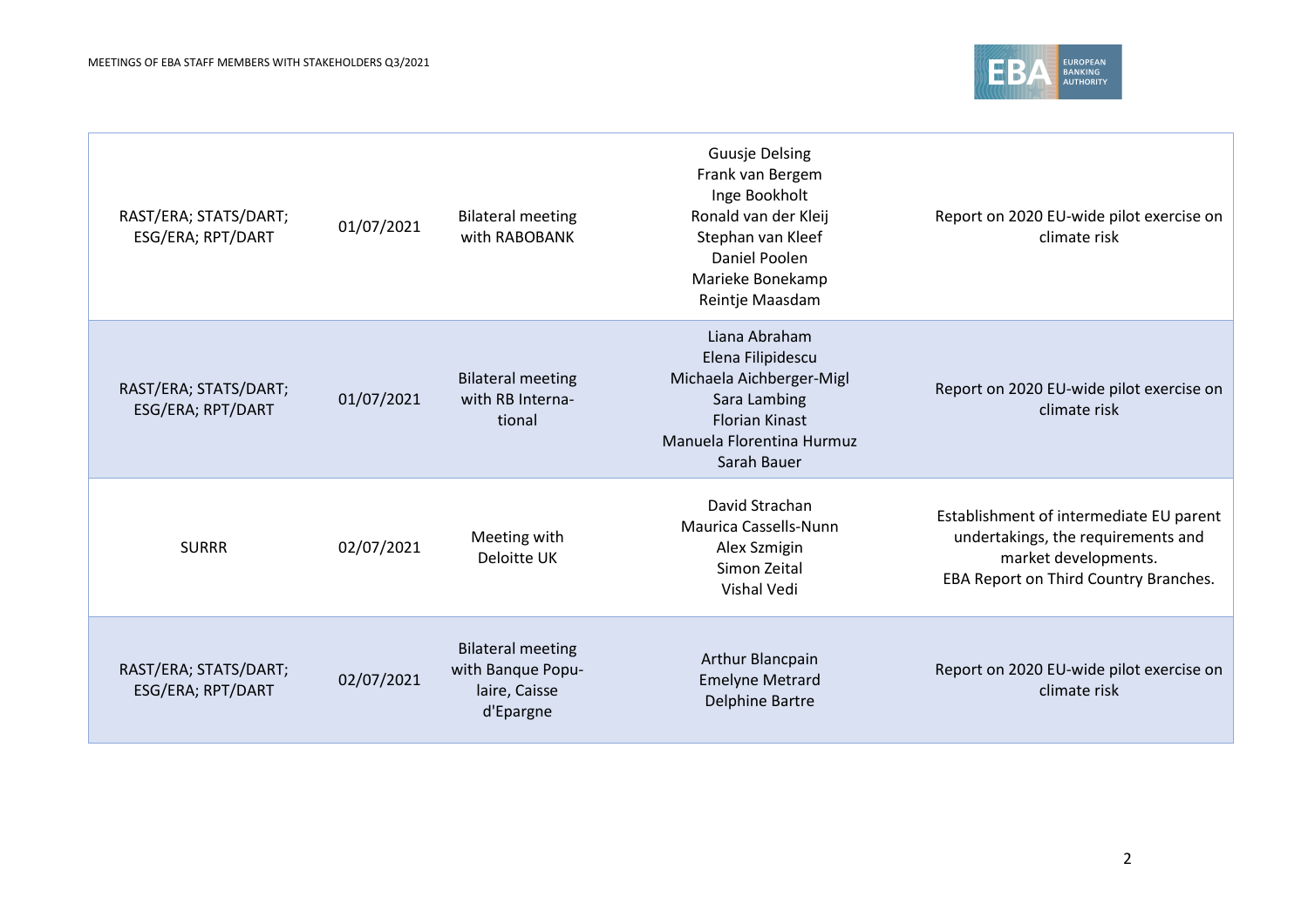

| RAST/ERA; STATS/DART;<br>ESG/ERA; RPT/DART | 06/07/2021 | <b>Bilateral meeting</b><br>with CAIXA/BANKIA           | Sergio Rodriguez Garcia<br>Ka Yan Li Yip<br>Cristina Benede Miranda<br>Emma Bergareche Canabate                                                                                                                                         | Report on 2020 EU-wide pilot exercise on<br>climate risk |
|--------------------------------------------|------------|---------------------------------------------------------|-----------------------------------------------------------------------------------------------------------------------------------------------------------------------------------------------------------------------------------------|----------------------------------------------------------|
| RAST/ERA; STATS/DART;<br>ESG/ERA; RPT/DART | 06/07/2021 | <b>Bilateral meeting</b><br>with NYKREDIT               | Kim Laustsen<br>Hanne Råe Larsen<br>Dan Sørensen                                                                                                                                                                                        | Report on 2020 EU-wide pilot exercise on<br>climate risk |
| RBM/PRSP                                   | 08/07/2021 | Meeting with<br>European Covered<br><b>Bond Council</b> | Luca Bertalot<br><b>Edoardo Caroli</b><br>Daniel Bradley<br>Daniele Westig<br>José Ignacio Diaz Martinez<br>Francesca Palladino<br>Francesco Portioli<br>Jennifer Johnson<br>Lusyne Kesziszjan<br>Sophie Blave<br>Thomas Van de Leemput | State of play of covered bond market                     |
| <b>RBM/PRSP</b>                            | 08/07/2021 | Meeting with Afore<br>consulting                        | Marilyn Blattner Hoyle<br><b>Sebastien Heurteux</b><br>Jean Maurice Elkouby<br>Silja Calac<br>Nickolas Reinhardt<br>Luca Giusti                                                                                                         | Regulatory treatment of credit insurance                 |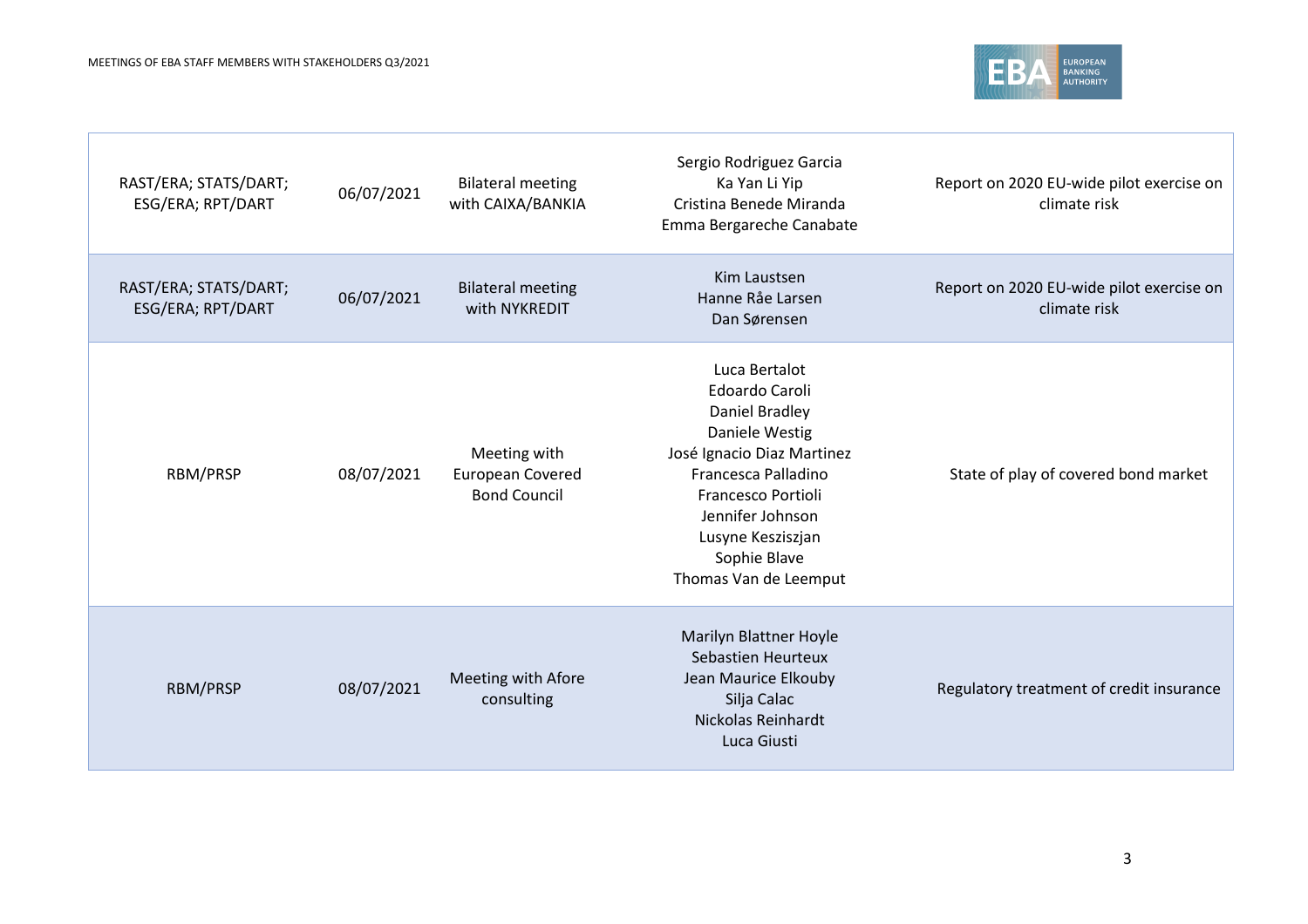

| LILLAC/PRSP | 15/07/2021 | Meeting with<br><b>Standard Ethics</b>                            | Manfredi Morello<br><b>Tracey Walters</b><br>Jennifer Mancini | AT 1 Report                                                                                |
|-------------|------------|-------------------------------------------------------------------|---------------------------------------------------------------|--------------------------------------------------------------------------------------------|
| RPT/DART    | 22/07/2021 | Meeting between<br><b>UNEP FI and EBA</b>                         | <b>Daniel Bouzas</b>                                          | Pillar 3 ITS on ESG risks and on the green<br>asset ratio                                  |
| RBM/PRSP    | 18/08/2021 | Meeting with Cboe<br>Global<br>markets                            | <b>Nick Dutton</b><br>Kyle Edwards                            | RTS on Tresholds under IFR/IFD                                                             |
| RBM/PRSP    | 18/08/2021 | Meeting with Bank-<br>ing & Payments<br><b>Federation Ireland</b> | Peter McGuigan<br><b>Gavin Purtill</b>                        | RTS on Tresholds under IFR/IFD                                                             |
| LILLAC/PRSP | 26/08/2021 | Meeting with Mor-<br>gan Stanley                                  | <b>Charles Antoine Dozin</b>                                  | AT1 Report                                                                                 |
| RPT/DART    | 07/09/2021 | Meeting with Euro-<br>pean Banking Fed-<br>eration                | Denisa Avermaete                                              | Pillar 3 ITS on ESG risks and on the green<br>asset ratio                                  |
| LILLAC/PRSP | 08/09/2021 | Meeting with HSBC                                                 | Nik Dhanani<br>Gitika Ojha<br><b>Tobias Kessler</b>           | AT 1 report                                                                                |
| LILLAC/PRSP | 09/09/2021 | Meeting with Na-<br>tixis                                         | Thibault Archeray<br>Alan Heveder                             | Monitoring Report on AT1 instruments &<br>Recommendations for ESG capital instru-<br>ments |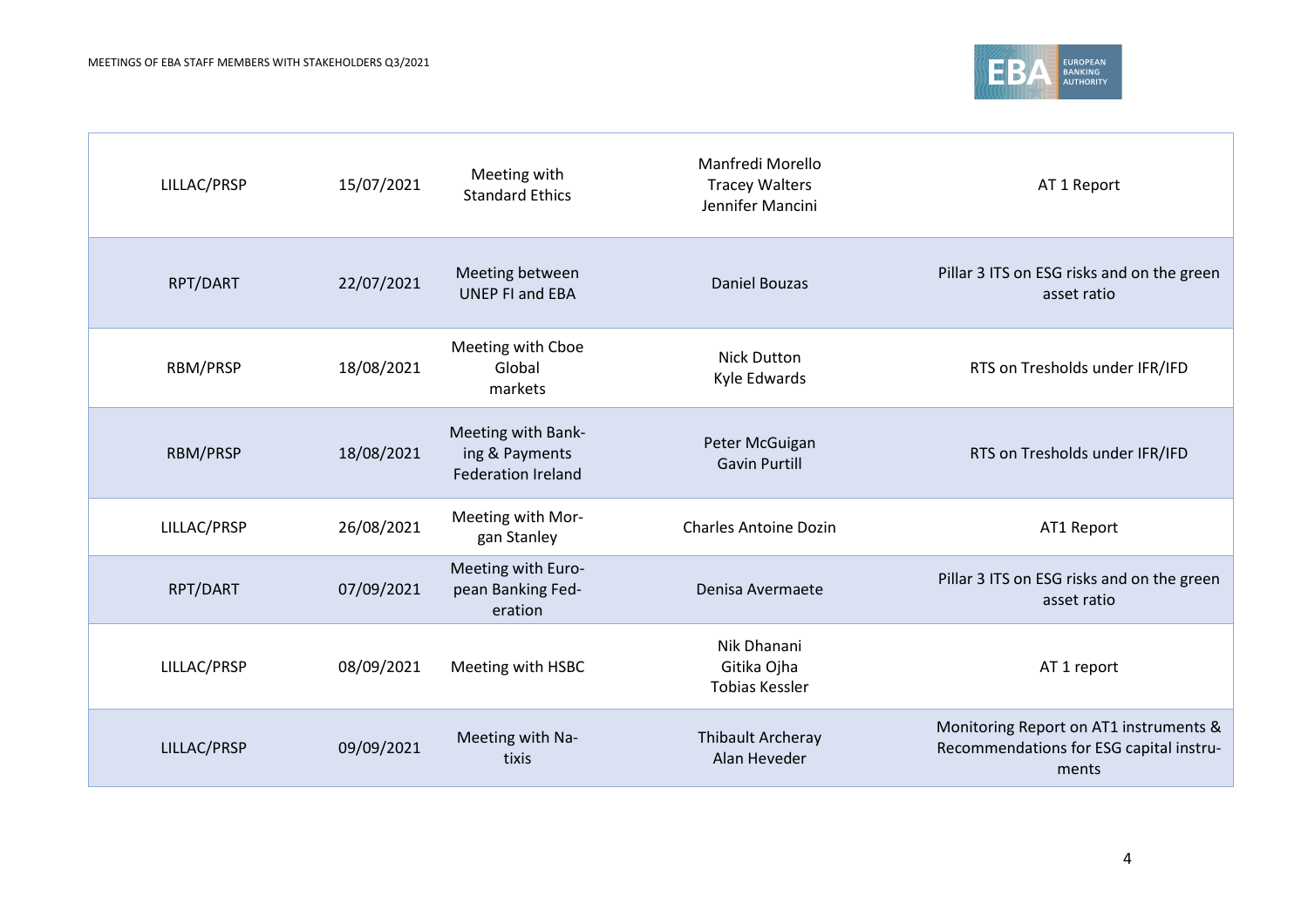

| LILLAC/PRSP                                | 10/09/2021 | Meeting with<br>Société Générale        | Julien Brune<br>Alexandre Santot<br><b>Celine Massot</b>                                                                                                                                                                                                                              | AT 1 report                                              |
|--------------------------------------------|------------|-----------------------------------------|---------------------------------------------------------------------------------------------------------------------------------------------------------------------------------------------------------------------------------------------------------------------------------------|----------------------------------------------------------|
| RAST/ERA; STATS/DART;<br>ESG/ERA; RPT/DART | 14/09/2021 | <b>Bilateral meeting</b><br>with NORDEA | <b>Brent Matthies</b><br>Mark Kandborg<br>Jukka Vesela<br>Erik Ek<br>Ari Kaperi<br>Dennis Hagstrom<br>Johan Ekwall<br>Joakim Lidbark<br>Ylva Hannestad<br>Anu Komppula Anne Ulriksen<br><b>Susanne Dolberg</b><br>Sami Pyykonen<br>Andersen Mikkel<br>Marte Kopperstad<br>Zach Dhruve | Report on 2020 EU-wide pilot exercise on<br>climate risk |
| LILLAC/PRSP                                | 17/09/2021 | Meeting with Ax-<br>iom                 | Gildas Surry                                                                                                                                                                                                                                                                          | AT 1 report                                              |
| RBM/PRSP                                   | 17/09/2021 | Meeting with BMW                        | Uli Maute<br>Jan-Peter Huelbert<br><b>Evelyne Denis</b><br><b>Helena Gladiss</b><br>Florian Klinkhamme                                                                                                                                                                                | ESG in the context of securitization                     |